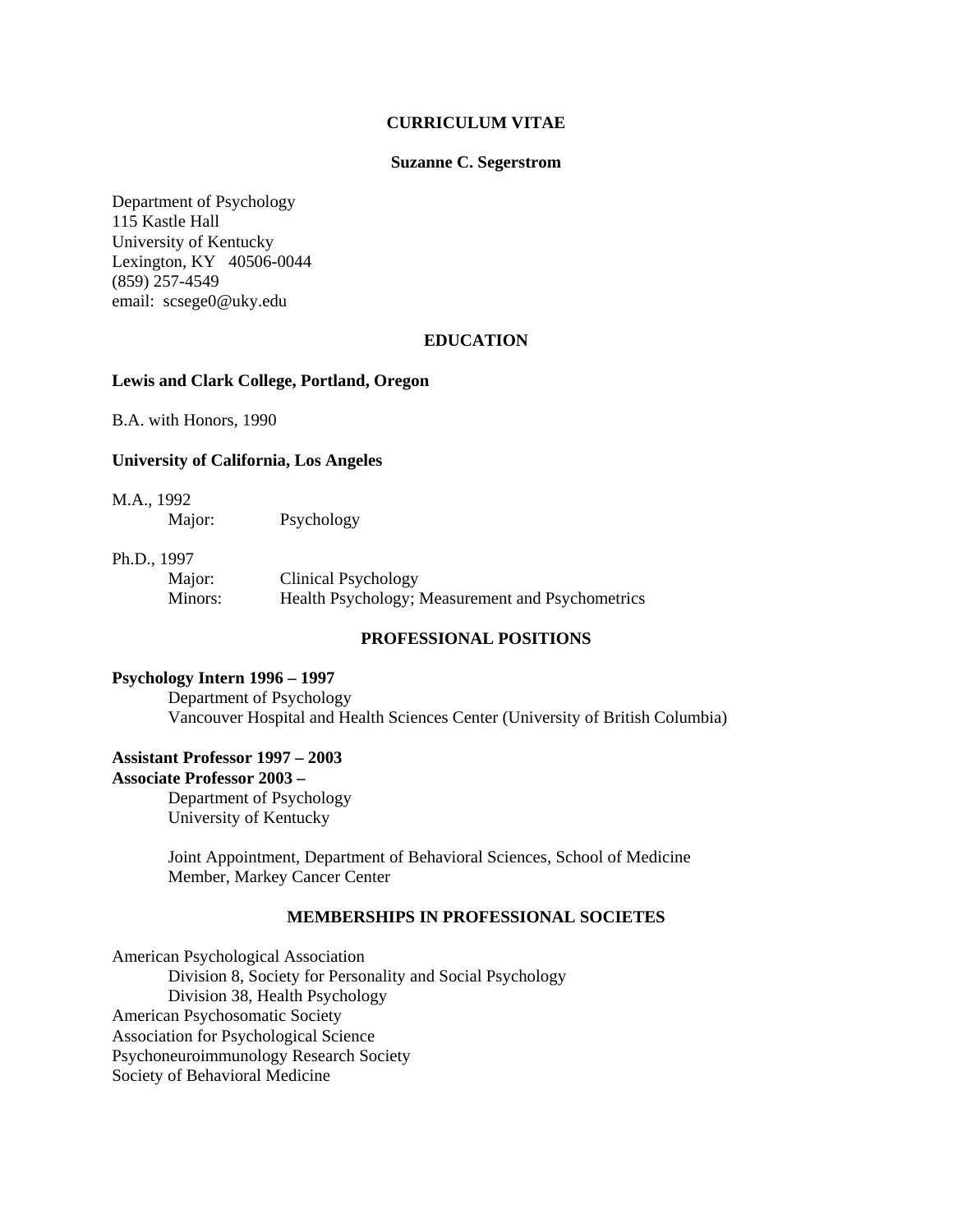# **HONORS**

| Presidential Scholar, Lewis and Clark College                            | 1985       |
|--------------------------------------------------------------------------|------------|
| Music Faculty Scholar, Lewis and Clark College                           | 1986       |
| Ben B. Cheney Foundation Scholar, Lewis and Clark College                | 1989       |
| Edwin W. Pauley University Fellow, UCLA                                  | 1991       |
| <b>Institutional National Research Service Award, NIMH</b>               | 1993       |
| #MH15750, Health Psychology Trainee                                      |            |
| Jacob K. Javits Fellow, US Department of Education                       | 1994       |
| Student Research Award, Division 38 (Health Psychology), APA<br>1996     |            |
| Tsung-yi Lin Award for Clinical Research, University of British Columbia | 1997       |
| Summer Faculty Research Fellow, University of Kentucky                   | 1998, 1999 |
| Top 10 Teacher Award, Arts & Sciences, University of Kentucky            | 1999       |
| Martin E.P. Seligman Award for Outstanding Dissertation Research         |            |
| on the Science of Optimism and Hope                                      | 2000       |
| Templeton Positive Psychology Prize, 1 <sup>st</sup> Place               | 2002       |
| Lewis and Clark College Outstanding Young Alumna                         | 2004       |
|                                                                          |            |

# **RESEARCH AWARDS AND GRANTS**

| Seed Grant, UCLA Norman Cousins Program in Psychoneuroimmunology              | 1994      |
|-------------------------------------------------------------------------------|-----------|
| "Optimism and Coping with Enduring Stress"                                    |           |
| Seed Grant, UCLA Norman Cousins Program in Psychoneuroimmunology              | 1995      |
| "Physiological and Immune Effects of Fear, Anticipation, and Worry"           |           |
| Individual National Research Service Award, NIMH                              | 1995      |
| #MH10841-F31 "Optimism and Coping with Enduring Stress"                       |           |
| Research Committee Grant, University of Kentucky                              | 1999      |
| "Immune Effects of Acute and Chronic Stress"                                  |           |
| Research Committee Grant, University of Kentucky                              | 2001      |
| "Writing and Health"                                                          |           |
| Young Scholars Grant, Positive Psychology Network/Templeton Foundation (P.I.) | 2001-2002 |
| "Writing and Health: The Adjustment, Health, and Immune Effects of            |           |
| Manipulating Repetitive Thought"                                              |           |
| Clinical Hypotheses Program in Brain-Body Interaction, Dana Foundation (P.I.) | 2001-2006 |
| "Response to Vaccination in Dementia Caregivers: A Test of Cognitive          |           |
| Vulnerability and Resilience"                                                 |           |
| Research Project Grant, NIMH (P.I.)                                           | 2001-2007 |
| #MH61531-R01 "Anxiety, Depression, Optimism, and Cellular Immunity"           |           |
| Starter Grant, ALS Association (E. Kasarskis, P.I.)                           | 2005-2006 |
| "Emotional Disclosure in Patients with Amyotrophic Lateral Sclerosis:         |           |
| A Randomized, Controlled Trial"                                               |           |
| Research Project Grant, NIA (P.I.)                                            | 2006-2011 |
| #AG026307-R01 "Repetitive Thought, Stress, and Immunity in Older Adults"      |           |

# **PUBLICATIONS**

**Segerstrom**, S.C., McCarthy, W.J., Caskey, N.H., Gross, T.M., & Jarvik, M.E. (1993). Optimistic bias among cigarette smokers. *Journal of Applied Social Psychology, 23*, 1606-1618.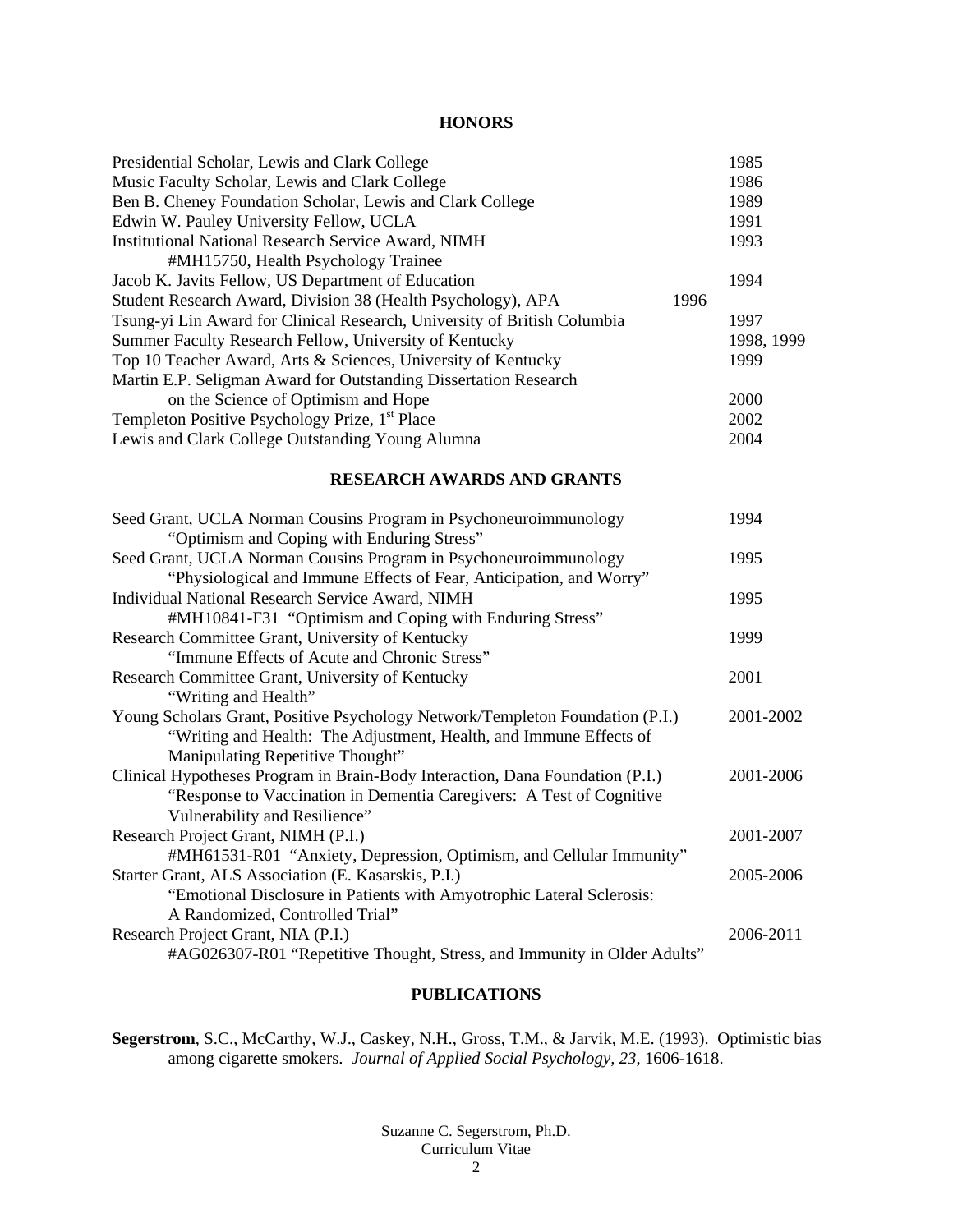- Schoeneman, T.J., **Segerstrom**, S., Griffin, P., & Gresham, D. (1993). The psychiatric nosology of everyday life: Categories in implicit abnormal psychology. *Journal of Social and Clinical Psychology, 12*, 429-453.
- Miller, G.E., Jarvik, M.E., Caskey, N.H., **Segerstrom**, S.C., Rosenblatt, M.R., & McCarthy, W.J. (1994). Cigarette mentholation increases smokers' exhaled carbon monoxide levels. *Experimental and Clinical Psychopharmacology, 2*, 154-160.
- **Segerstrom**, S.C., McCarthy, W.J., Gross, T.M., Caskey, N.H., Rosenblatt, M.R., Carpenter, C., & Jarvik, M.E. (1994). Effects of race and cigarette preference on perception of cigarette smokers. *Tobacco Control, 3*, 30-36.
- **Segerstrom**, S.C. (1996). Perceptions of stress and control in the first semester of law school. *Willamette Law Review, 32*, 593-608.
- **Segerstrom**, S.C., Taylor, S.E., Kemeny, M.E., Reed, G.M., & Visscher, B.R. (1996). Causal attributions predict immune decline in HIV seropositive gay men. *Health Psychology, 15*, 485- 493.
- Solomon, G.F., **Segerstrom**, S.C., Grohr, P., Kemeny, M.E., & Fahey, J.L. (1997). Shaking up immunity: Psychological and immunologic changes following a natural disaster. *Psychosomatic Medicine, 59*, 114-127.
- **Segerstrom**, S.C., Solomon, G.F., Kemeny, M.E., & Fahey, J.L. (1998). Relationship of worry to immune sequelae of the Northridge earthquake. *Journal of Behavioral Medicine, 21*, 433-450.
- **Segerstrom**, S.C., Taylor, S.E., Kemeny, M.E., & Fahey, J.L. (1998). Optimism is associated with mood, coping, and immune change in response to stress. *Journal of Personality and Social Psychology, 74*, 1646-1655.
- Sochting, I., Taylor, S., Freeman, W., de Koning, E., **Segerstrom**, S., & Thordarson, D. (1998). In vivo exposure for panic disorder and agoraphobia: Does a cognitive rationale enhance treatment efficacy? In E. Sanavio (Ed.), *Behavioural and cognitive therapy today: Essays in honor of Hans J. Eysenck*, pp. 293-302. Amsterdam: Elsevier.
- **Segerstrom**, S.C., Glover, D.A., Craske, M.G., & Fahey, J.L. (1999). Worry affects the immune response to phobic fear. *Brain, Behavior, and Immunity, 13*, 80-92.
- **Segerstrom**, S.C. (2000). Personality and the immune system: Models, methods, and mechanisms. *Annals of Behavioral Medicine, 22*, 180-190.
- **Segerstrom**, S.C., Tsao, J.C.I., Alden, L.E., & Craske, M.G. (2000). Worry and rumination: Repetitive thought as a concomitant and predictor of negative mood. *Cognitive Therapy and Research, 24*, 671-688.
- **Segerstrom**, S.C. (2001). Optimism and attentional bias for negative and positive stimuli. *Personality and Social Psychology Bulletin, 27*, 1334-1343.
- **Segerstrom**, S.C. (2001). Optimism, goal conflict, and stressor-related immune change. *Journal of Behavioral Medicine, 24*, 441-467.
- **Segerstrom**, S.C., Kemeny, M.E., & Laudenslager, M. (2001). Individual differences and psychoneuroimmunology. In R. Ader, D.L. Felton, & N. Cohen, Eds., *Psychoneuroimmunology: Vol. 2* (3e.) (pp. 87-109). San Diego, CA: Academic Press.
- **Segerstrom**, S.C. (2003). Individual differences, immunity, and cancer: Lessons from personality psychology. *Brain, Behavior, and Immunity, 17 Suppl. 1*, 92-97.
- **Segerstrom**, S.C., Castaneda, J.O., & Spencer, T.E. (2003). Optimism effects on cellular immunity: Testing the affective and persistence models. *Personality and Individual Differences, 35*, 1615- 1624.
- **Segerstrom**, S.C., Stanton, A.L., Alden, L.E., & Shortridge, B.E. (2003). A multidimensional structure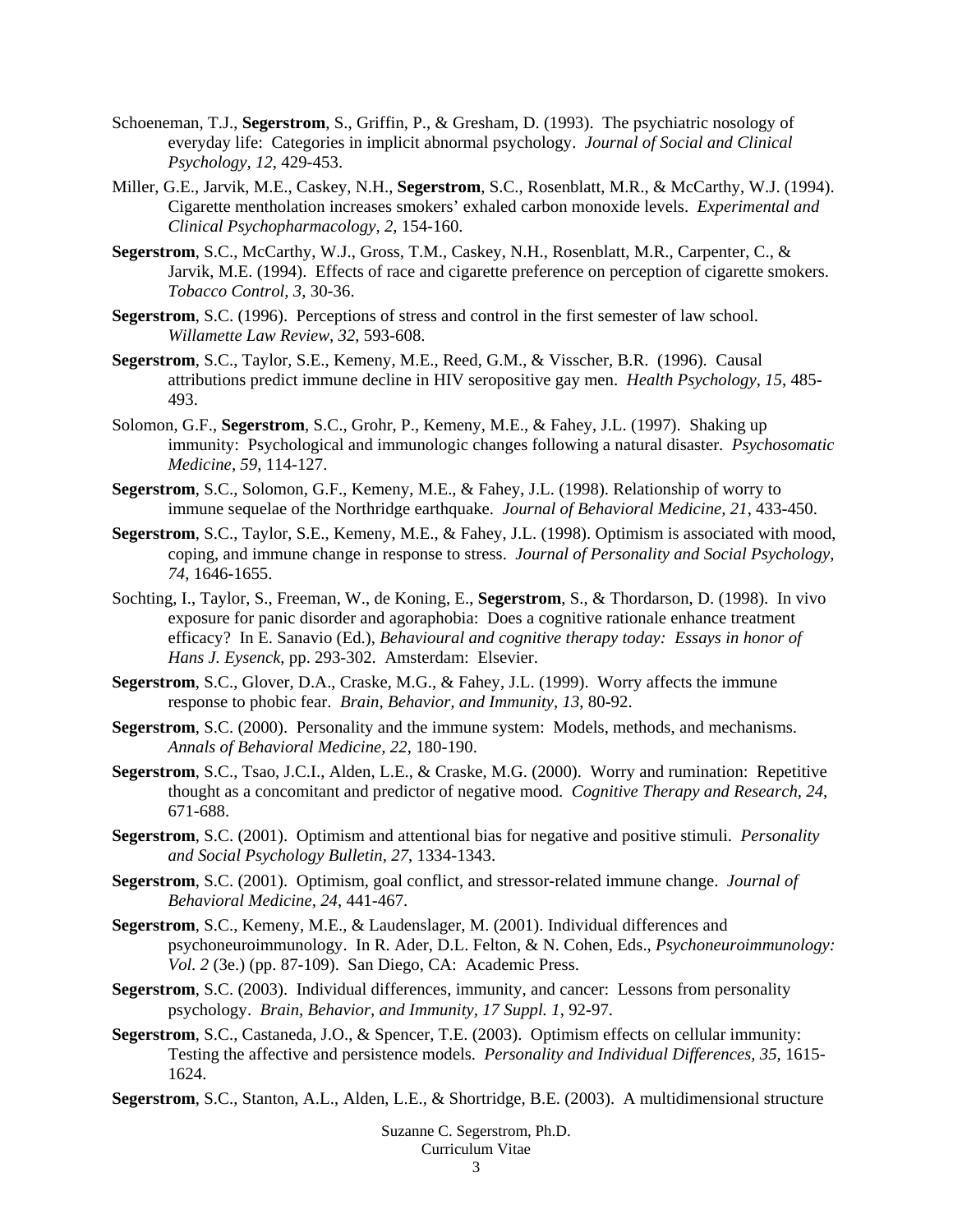for repetitive thought: What's on your mind, and how, and how much? *Journal of Personality and Social Psychology, 85*, 909-921.

- Bower, J.E., & **Segerstrom**, S.C. (2004). Stress management, finding benefit, and immune function: Positive mechanisms for intervention effects. *Journal of Psychosomatic Research, 56*, 9-11.
- Castaneda, J.O., & **Segerstrom**, S.C. (2004). Effects of stimulus type and worry on physiological response to fear. *Journal of Anxiety Disorders, 18*, 809-823.
- **Segerstrom**, S.C., & Miller, G.E. (2004). Psychological stress and the human immune system: A metaanalytic study of 30 years of inquiry. *Psychological Bulletin, 130*, 601-630.
- Solberg Nes, L., & **Segerstrom**, S.C. (2004). Psychoneuroimmunology. In C. Spielberger (Ed.), *Encyclopedia of Applied Psychology, Vol. 3*. San Diego: Academic Press.
- **Segerstrom**, S.C. (2005). Optimism and immunity: Do positive thoughts always lead to positive effects? *Brain, Behavior, and Immunity, 19*, 195-200.
- Solberg Nes, L., **Segerstrom**, S.C., & Sephton, S.E. (2005). Engagement and arousal: Optimism's effects during a brief stressor. *Personality and Social Psychology Bulletin, 31*, 111-120.
- **Segerstrom**, S.C. (2006). *Breaking Murphy's Law: How optimists get what they want from life and pessimists can too*. New York: Guilford.
- **Segerstrom**, S.C. (2006). How does optimism suppress immunity? Evaluation of three affective pathways. *Health Psychology, 25*, 653-657.
- **Segerstrom**, S.C., & Kemeny, M.E. (2006). Worried to death? Stress, worry, and immune dysregulation in health and HIV. In N. Plotnikoff, R.E Faith, & A.J. Murgo (Eds.), *Cytokines, Stress, and Immunity* ( $2<sup>nd</sup> Ed$ .) (pp. 17-28). Boca Raton, FL: CRC Press.
- **Segerstrom**, S.C., Lubach, G.R., & Coe, C.L. (2006). Identifying immune traits and biobehavioral correlates: Generalizability and reliability of immune responses in rhesus macaques. *Brain, Behavior, and Immunity, 20*, 349-358.
- **Segerstrom**, S.C., & Smith, T.W. (2006). Physiological pathways from personality to health: The cardiovascular and immune systems*.* In M. Vollrath (Ed.), *Handbook of Personality and Health* (pp. 175-194). New York: Wiley.
- **Segerstrom**, S.C., & Solberg Nes, L. (2006). When goals conflict but people prosper: The case of dispositional optimism. *Journal of Research in Personality, 40*, 675-693.
- Solberg Nes, L., & **Segerstrom**, S.C. (2006). Dispositional optimism and coping: A meta-analytic review. *Personality and Social Psychology Review, 10*, 235-251.
- **Segerstrom**, S.C. (in press). Optimism and resources: Effects on each other and on health over 10 years. *Journal of Research in Personality*.
- **Segerstrom**, S.C., & Roach, A. (in press). On the physical health benefits of self-enhancement. In E.C. Chang (Ed.), *Self-Criticism and Self-Enhancement: Theory, Research, and Clinical Implications.* Washington, DC: American Psychological Association.
- **Segerstrom**, S.C., & Solberg Nes, L. (in press). Heart rate variability indexes self-regulatory strength, effort, and fatigue. *Psychological Science*.

# **Manuscripts under review**

- Averill, A.J., Kasarskis, E.J., & **Segerstrom**, S.C. (2006). *Psychological health in patients with amyotrophic lateral sclerosis.*
- Lykins, E.L.B., **Segerstrom**, S.C., Averill, A.J., & Kemeny, M.E. (2006). *Managing terror by changing goal values: The Northridge earthquake and the 9/11 attacks*.
- Solberg Nes, L., & Segerstrom, S.C. (2006). *Optimism and college retention: Mediation by motivation, performance, and adjustment*.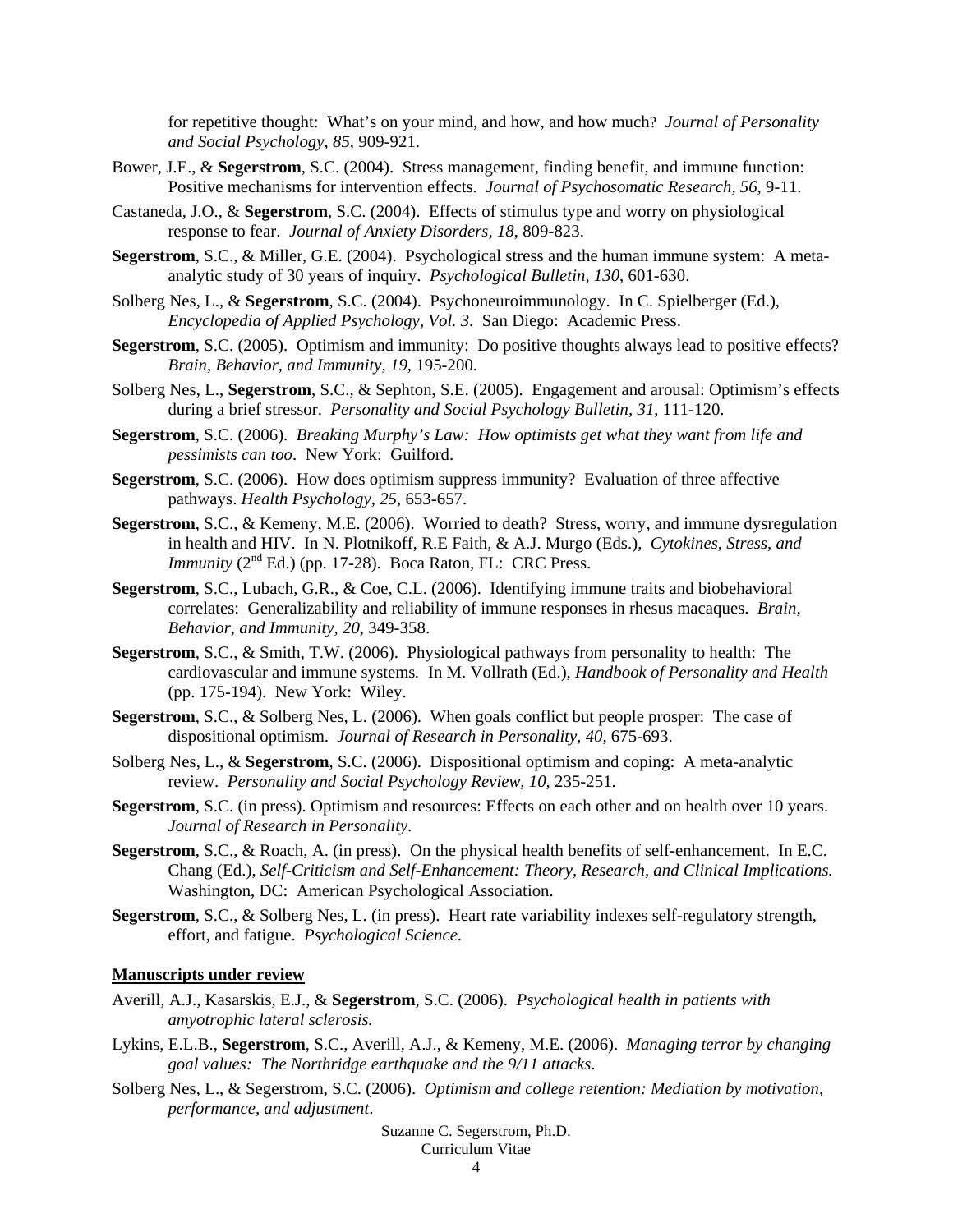### **INVITED PRESENTATIONS**

- **Segerstrom**, S.C. (2001, October). *Positive preoccupation: Seeking (and finding) adaptive repetitive thought*. Invited address at the Positive Psychology Summit, Washington, DC.
- **Segerstrom**, S.C. (2001, October). *The structure and consequences of repetitive thought*. Invited colloquium, University of Kansas, Lawrence, KS.
- **Segerstrom**, S.C. (2002, February). *Individual differences in psychoneuroimmunology: Lessons from personality psychology*. Invited address at the Biological Mechanisms of Psychosocial Effects on Disease meeting, National Cancer Institute, Bethesda, MD.
- **Segerstrom, S.C.** (2002, April). *Psychoimmunology*. Invited address at the 2<sup>nd</sup> Osteopathic Heritage Fund Symposium, University of New England, Portland, ME.
- **Segerstrom**, S.C. (2004, February). *Optimism and immunity: Bright and dark sides*. Invited colloquium, University of Illinois, Champaign-Urbana, IL.
- **Segerstrom**, S.C. (2004, September). *Optimism, immunity, and health: What's the catch?* Invited colloquium, Lewis and Clark College, Portland, OR.
- **Segerstrom**, S.C. (2004, October). *Optimism and health: Bright and dark sides*. Invited address at the Third International Positive Psychology Summit, Washington, DC.
- **Segerstrom**, S.C. (2005, April). *Psychology and the immune system*. Invited colloquium, University of Kentucky, Lexington, KY.
- **Segerstrom**, S.C. (2006, May). *The ups and downs of human immunity and well-being: An ecological view*. Invited colloquium, University of Texas, Austin, TX.
- **Segerstrom**, S.C. (2006, November). *Immunological costs of dispositional optimism*. Invited paper in T.W. Britt (Chair), *Motivational processes as determined by physiology, emotion, and personality*. Symposium conducted at the meeting of the Society of Southeastern Social Psychologists, Knoxville, TN.

### **PRESENTATIONS**

- **Segerstrom**, S.C. (1991, April). *Expectations for dementia and depression in old age*. Poster presented at the meeting of the Western Psychological Association, San Francisco, CA.
- Schoeneman, T.J., **Segerstrom**, S.C., Griffin, P., & Gresham, D. (1991, June). *The psychiatric nosology of everyday life: Categories in implicit abnormal psychology*. Poster presented at the meeting of the American Psychological Society, Washington, DC.
- **Segerstrom**, S.C., McCarthy, W.J., Gross, T.M., Caskey, N.H., Rosenblatt, M.R., Carpenter, C., & Jarvik, M.E. (1993, July). *Effects of race and cigarette preference on perceptions of cigarette smokers*. Poster presented at the meeting of the American Psychological Society, Chicago, IL.
- **Segerstrom**, S.C., Taylor, S.E., Kemeny, M.E., & Reed, G.M. (1993, November). *Causal attributions predict health behavior in HIV seropositive gay and bisexual men*. Poster presented at the UCLA AIDS Institute Symposium, Los Angeles, CA.
- Solomon, G.F., **Segerstrom**, S.C., Grohr, P., Kemeny, M.E., & Fahey, J.L. (1994, November). *Shaking up immunity: Psychological and immunologic changes following a natural disaster*. Poster presented at the meeting of the Psychoneuroimmunology Research Society, Key Biscayne, FL.
- **Segerstrom**, S.C., Taylor, S.E., Kemeny, M.E., & Fahey, J.L. (1996, April). *Optimism and coping affect stressor-related immune change*. Poster presented at the meeting of the Psychoneuroimmunology Research Society, Santa Monica, CA.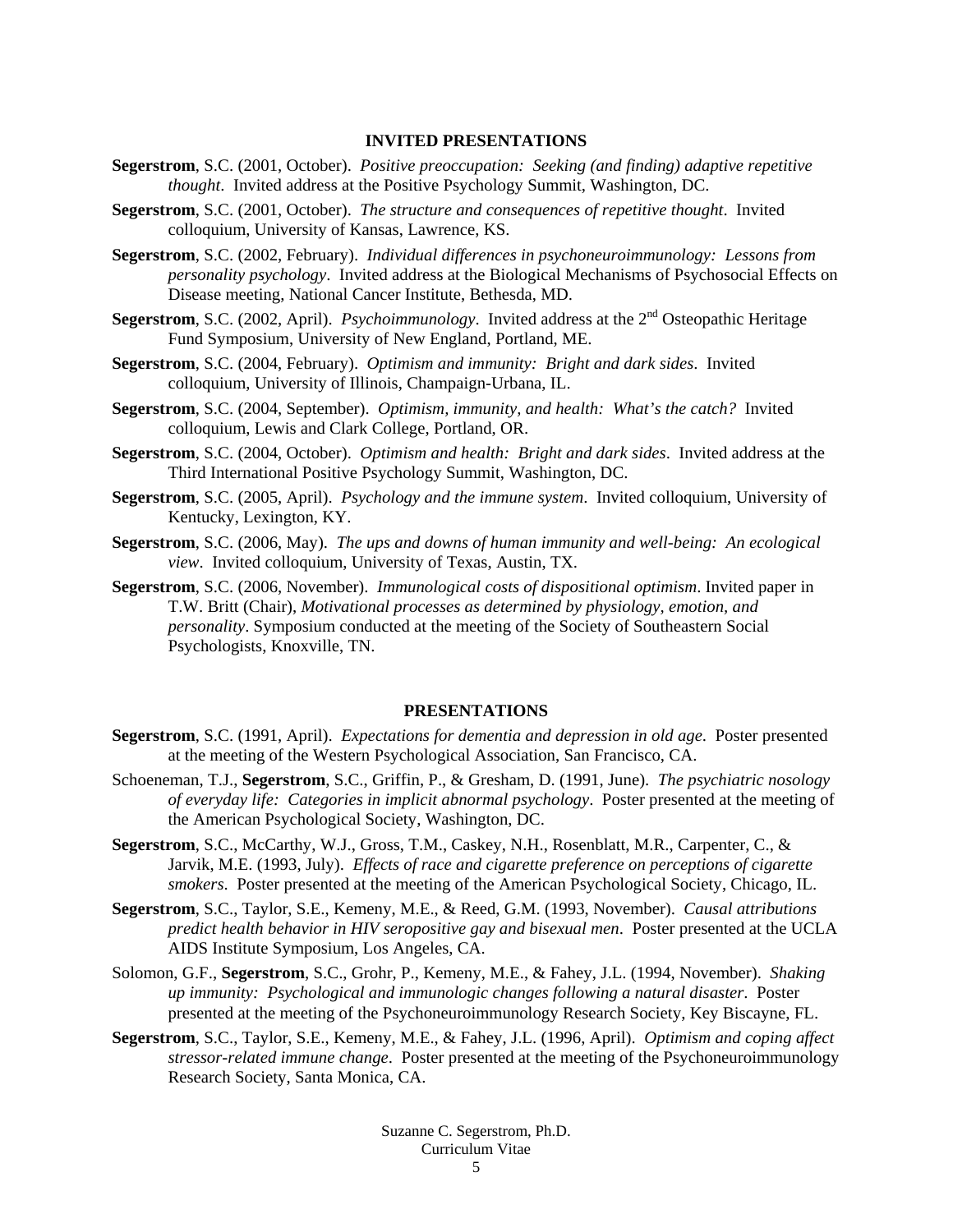- **Segerstrom**, S.C., Taylor, S.E., Kemeny, M.E., & Fahey, J.L. (1996, August). *Optimism and coping with stress: Psychological and immune effects*. Poster presented at the meeting of the American Psychological Association, Toronto, Ontario, Canada.
- **Segerstrom**, S.C. (1999, March). *Worry affects the immune response to acute and chronic stressors*. Poster presented at the meeting of the American Psychosomatic Society, Vancouver, British Columbia, Canada. (Abstract in *Psychosomatic Medicine, 61*, 123.)
- **Segerstrom**, S.C. (1999, April). *A chronic stressor results in decreasing DTH responses over time concomitant with changes in expectancies and mood*. Poster presented at the meeting of the Psychoneuroimmunology Research Society, Galveston, TX. (Abstract in *Neuroimmunomodulation, 6*, 248.)
- **Segerstrom**, S.C. (1999, April). *Fear, anxiety, and worry: Autonomic and immune effects*. Paper presented at the meeting of the Psychoneuroimmunology Research Society, Galveston, TX. (Abstract in *Neuroimmunomodulation, 6*, 247.)
- Freeman, W.S., Taylor, S., & **Segerstrom**, S. (1999, November). *Cognitive-behavioral formulation and intervention for an unusual phobia of dogs barking*. Poster presented at the meeting of the Association for the Advancement of Behavior Therapy, Toronto, Ontario, Canada.
- **Segerstrom**, S.C. (2000, March). *Optimism and immune function: Who, when and how*. Poster presented at the meeting of the American Psychosomatic Society, Savannah, GA. (Abstract in *Psychosomatic Medicine, 62*, 122.)
- **Segerstrom**, S.C. (2001, February). *Stress and the immune system: Effects of optimism and social network disruption*. Poster presented at the meeting of the Society for Personality and Social Psychology, San Antonio, TX.
- **Segerstrom**, S.C., Castaneda, J.O, & Spencer, T.E. (2001, March). *Stress and cellular immunity: Evidence for an individual differences approach*. Paper presented at the meeting of the Society for Behavioral Medicine, Seattle, WA. (Abstract in *Annals of Behavioral Medicine, 23*, S122.)
- **Segerstrom**, S.C., Castaneda, J.O, & Spencer, T.E. (2001, May). *The person and the situation: Interactive effects on cellular immunity*. Poster presented at the meeting of the Psychoneuroimmunology Research Society, Utrecht, The Netherlands. (Abstract in *Brain, Behavior, and Immunity, 15*, 182.)
- **Segerstrom**, S.C., & Miller G.E. (2002, May). *Stress and immunity: Historical trends and meta-analytic results*. Poster presented at the meeting of the Psychoneuroimmunology Research Society, Madison, WI.
- Castaneda, J.O., & **Segerstrom**, S.C. (2002, November). *Effect of stimulus type and worry on physiological response to fear*. Poster presented at the meeting of the Association for the Advancement of the Behavior Therapy, Reno, NV.
- **Segerstrom**, S.C. (2002, November). *Repetitive thought: A dimensional approach to differentiating worry and rumination*. Paper presented at the meeting of the Association for the Advancement of Behavior Therapy, Reno, NV.
- Solberg Nes, L., & **Segerstrom**, S.C. (2003, March). *Persistence, performance, and physiology: The effects of optimism and public self-consciousness during short-term exposure to a stressor*. Poster presented at the meeting of the Society of Behavioral Medicine, Salt Lake City, UT. (Abstract in *Annals of Behavioral Medicine, 25*, S154.)
- Averill, A., & **Segerstrom**, S.C. (2003, October). *From darkness, light: Depression and growth in Alzheimer's caregivers*. Poster presented at the Second International Positive Psychology Summit, Washington, DC.
- Solberg Nes, L., **Segerstrom**, S.C., & Sephton, S.E. (2003, October). *Optimism and task engagement*. Poster presented at the Second International Positive Psychology Summit, Washington, DC.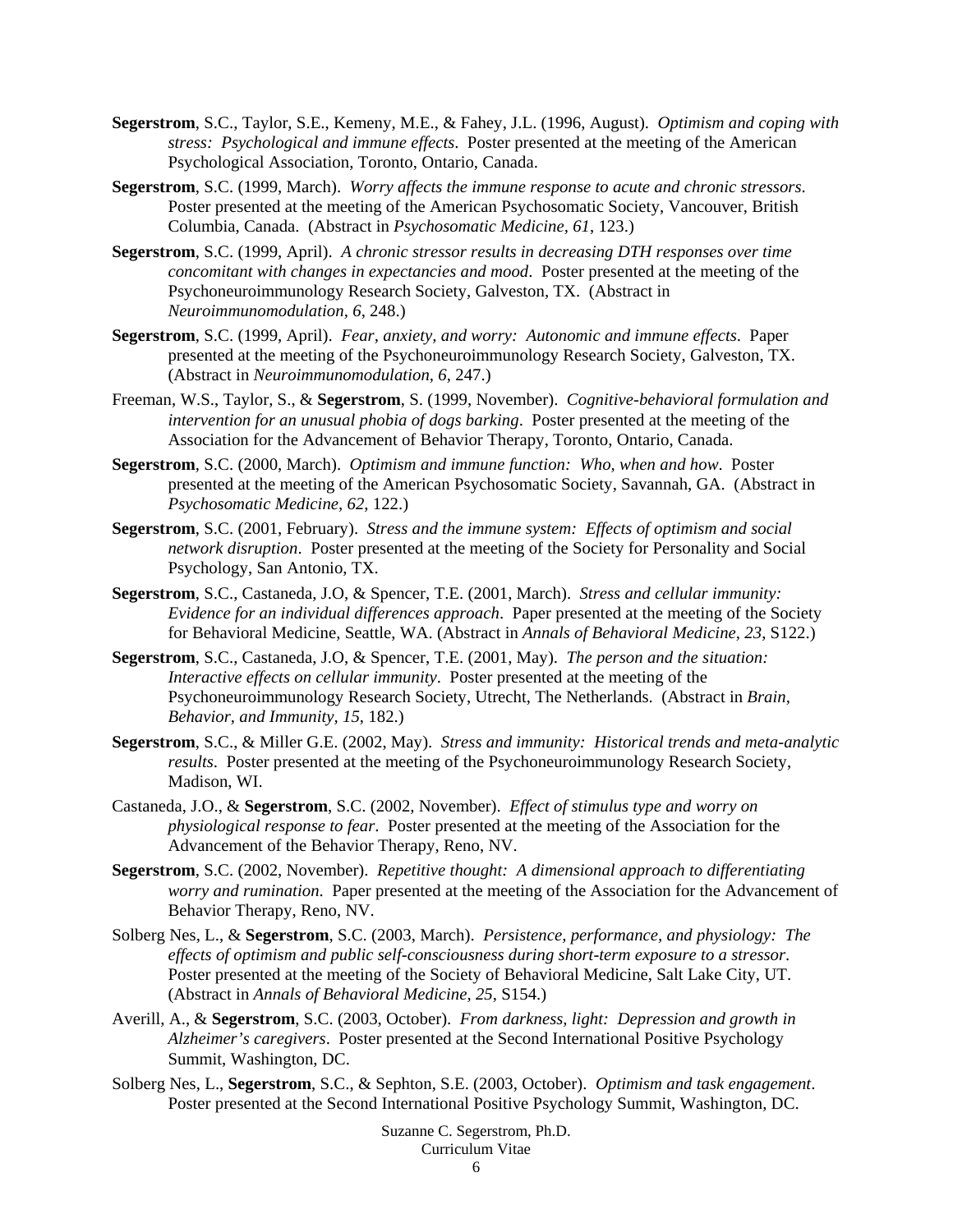- **Segerstrom**, S.C. (2004, March). *Optimism, social networks, and immunity: Understanding contrary effects*. Poster presented at the meeting of the American Psychosomatic Society, Orlando, FL. (Abstract in *Psychosomatic Medicine, 66(1),* S-A-35.)
- Solberg Nes, L., & **Segerstrom**, S.C. (2004, October). *Dispositional optimism and coping: A metaanalytic review*. Poster presented at the Third International Positive Psychology Summit, Washington, DC.
- Solberg Nes, L., & **Segerstrom**, S.C. (2005, January). *Optimism and college freshmen: Well-being, engagement, and performance*. Poster presented at the meeting of the Society for Personality and Social Psychology, New Orleans, LA.
- **Segerstrom**, S.C., & Sephton, S.E. (2005, March). *Spousal illness and negative repetitive thought predict morning hypocortisolemia in older adults.* Poster presented at the meeting of the American Psychosomatic Society, Vancouver, BC, Canada. (Abstract in *Psychosomatic Medicine, 67(1),* S-A-111.)
- **Segerstrom,** S.C. (2005, June). The future's so bright: Benefits and costs of optimistic beliefs for cellular immune responses. In S.C. Segerstrom & C.L. Coe (Chairs), *The person in psychoneuroimmunology*. Symposium conducted at the meeting of the Psychoneuroimmunology Research Society, Denver, CO.
- Lykins, E.L.B., **Segerstrom**, S.C., Averill, A.J., & Kemeny, M.E. (2006, January). *Managing terror by changing goal values: The Northridge earthquake and the 9/11 attacks*. Poster presented at the meeting of the Society for Personality and Social Psychology, Palm Springs, CA.
- Roach, A.R., Salt, C.E., & **Segerstrom**, S.C. (2006, January). *Examining traits in repetitive thought dimensions*. Poster presented at the meeting of the Society for Personality and Social Psychology, Palm Springs, CA.
- Solberg Nes, L., **Segerstrom**, S.C., Mickelwaite, T.E., Snedeker, J.L., & Miller, F.C. (2006, January). *Optimism and coping in early pregnancy*. Poster presented at the meeting of the Society for Personality and Social Psychology, Palm Springs, CA.
- **Segerstrom**, S.C. (2006, March). Finding benefits and health: One puzzle and three theories. In A.L. Stanton (Chair), *Finding benefits in adversity: Psychological and physiological processes*. Symposium conducted at the meeting of the American Psychosomatic Society, Denver, CO.
- Solberg Nes, L., **Segerstrom** S. C., Mickelwaite, T. E., Snedeker, J. L., Miller, F. C. (2006, March). *Effects of early pregnancy optimism and coping on anxiety and birth outcomes.* Poster presented at the  $27<sup>th</sup>$  Annual Meeting & Scientific Sessions for the Society of Behavioral Medicine, San Francisco, CA. (Abstract in *Annals of Behavioral Medicine, 31*, S178).
- **Segerstrom**, S.C., & Fahey, J.L. (2006, June). *Immune activation predicts depressive symptoms at 10 year follow-up*. Poster presented at the meeting of the Psychoneuroimmunology Research Society, Miami, FL. (Abstract in *Brain, Behavior, and Immunity, 20(3)*).

#### **Committees**

## **PROFESSIONAL ACTIVITIES**

Editorial Advisory Board, *Prevention* (2006- ) National Cancer Institute IRG: NCI-J (2005-2007) Program Committee, American Psychosomatic Society (2005-2007) University Senate, University of Kentucky (2006-2009)

## **Associate Editor**

Journal of Personality and Social Psychology: Personality Processes and Individual Differences  $(2006- )$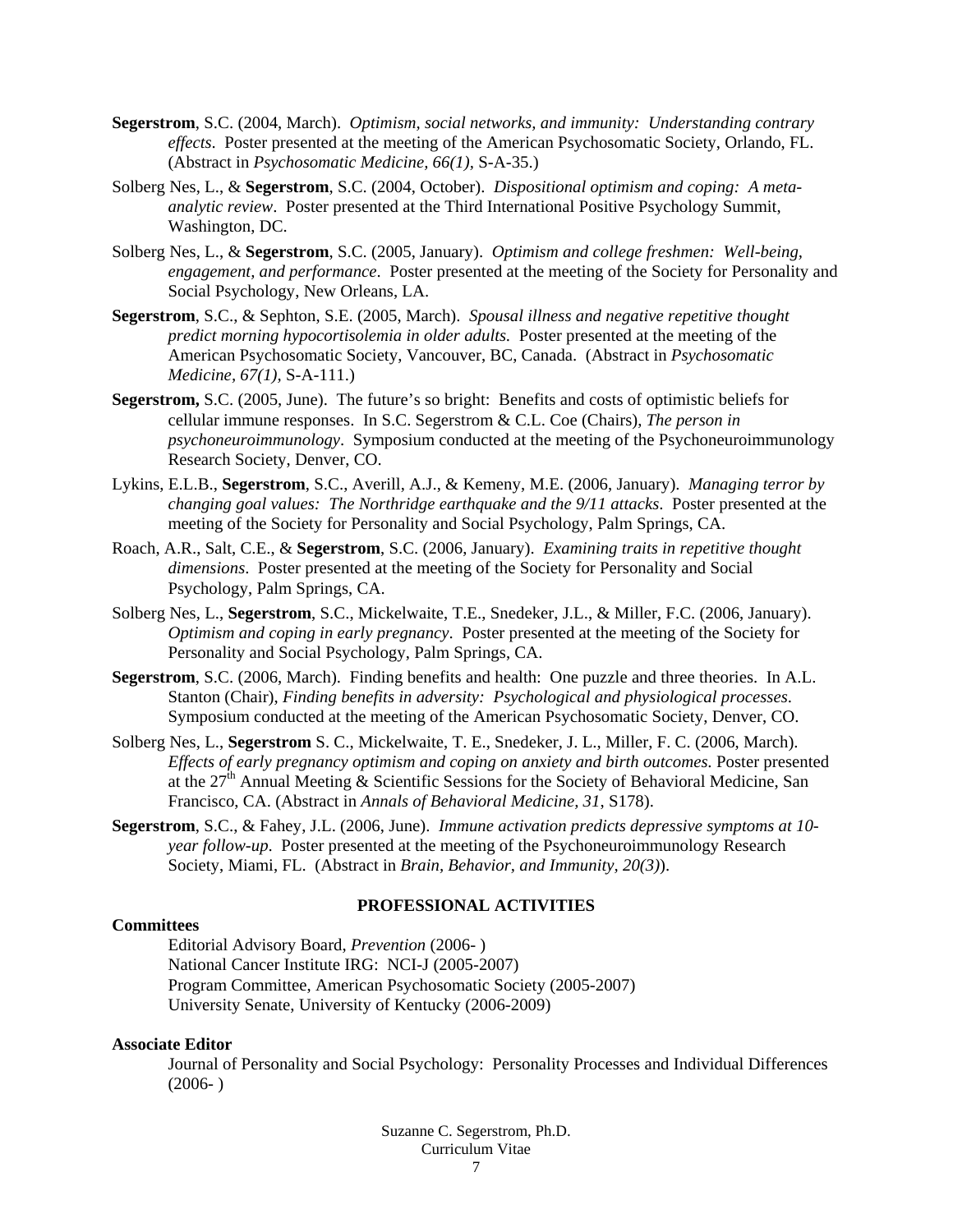## **Consulting Editor**

Health Psychology (2006- ) Journal of Personality and Social Psychology: Personality Processes and Individual Differences (2004-2006) Journal of Research in Personality (2005- ) Psychological Science (2007-2008)

## **Ad Hoc Reviewer**

# Journals

American Journal of Psychiatry Annals of Behavioral Medicine Behaviour Research and Therapy Brain, Behavior, and Immunity British Journal of Health Psychology Cognitive Therapy and Research Current Directions in Psychological Science Emotion Human Immunology International Journal of Behavioral Medicine Journal of Abnormal Psychology Journal of Applied Social Psychology Journal of Behavioral Medicine Journal of Clinical Oncology Journal of Consulting and Clinical Psychology Journal of Experimental Psychology: General Journal of Personality Journal of Personality and Social Psychology: Interpersonal Relations and Group Processes Journal of Psychosomatic Research Journal of Social and Clinical Psychology Molecular Psychiatry Motivation and Emotion Personality and Social Psychology Bulletin Psychological Assessment Psychological Bulletin Psychological Medicine Psychoneuroendocrinology Psycho-oncology Psychosomatic Medicine Conferences and Organizations American Psychological Association (Division 38, Health Psychology; Early Career Awards) American Psychosomatic Society National Institutes of Health IRGs NCI-G Education F12B SEP Fellowships in Psychopathology, Developmental Disabilities, Stress and Aging (Chair, November 2005) BBBP-D SEP Adult and Child Psychopathology, Disorders, and Mental Health BBBP-G SEP Fellowships in Psychopathology and Disorders of Aging BBBP-2 Biobehavioral Mechanisms of Stress and Health MESH Biobehavioral Mechanisms of Emotion, Stress, and Health Psychoneuroimmunology Research Society